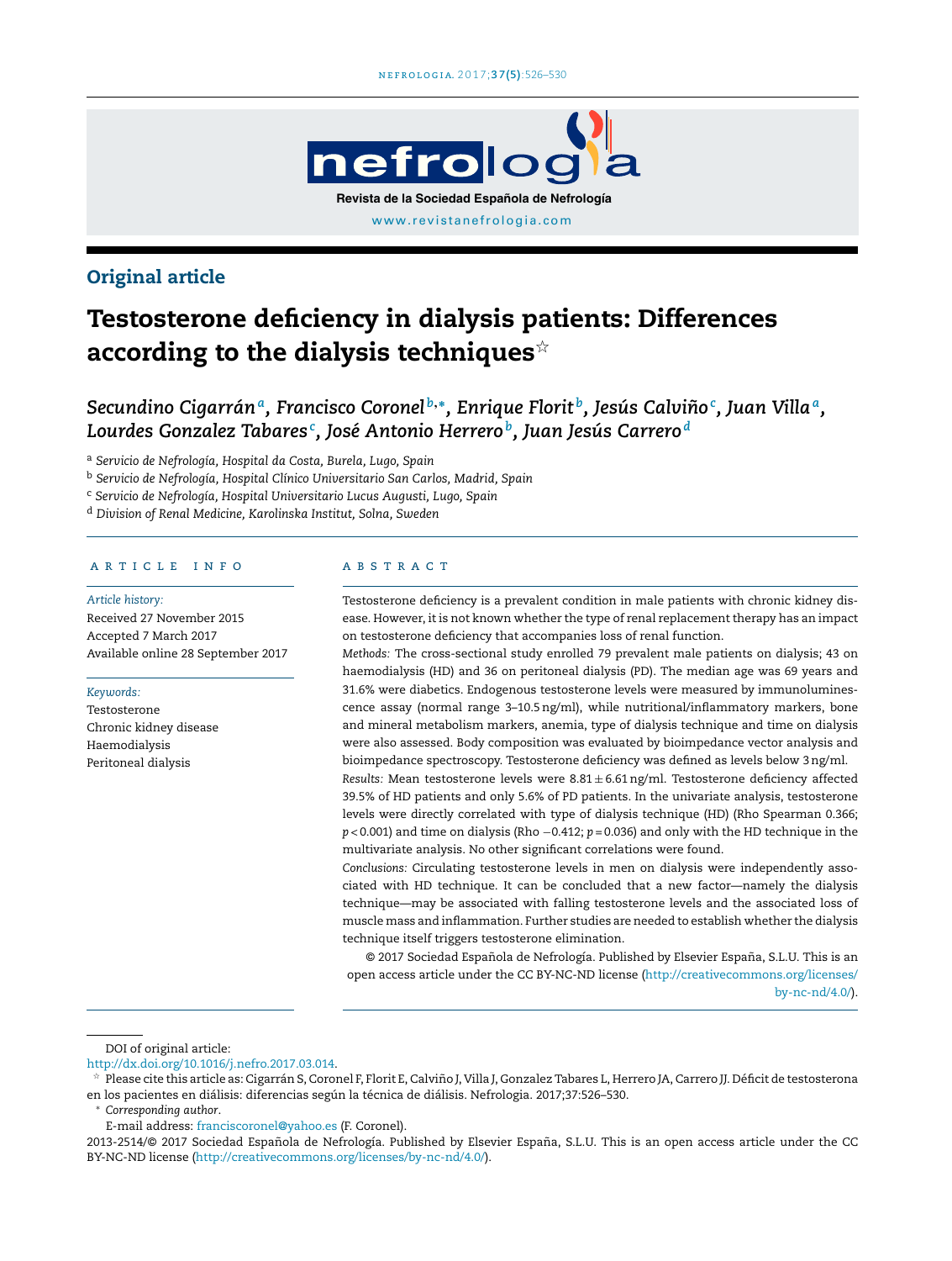# Déficit de testosterona en los pacientes en diálisis: diferencias según la técnica de diálisis

### r e s u m e n

Los varones con enfermedad renal crónica cursan a menudo con deficiencia en testosterona. Se desconoce si el déficit de testosterona que acompaña a la pérdida de función renal se asocia con el tipo de tratamiento sustitutivo de la función renal.

*Métodos:* El estudio de corte transversal incluyó 79 varones prevalentes en diálisis, 43 en hemodiálisis (HD) y 36 en diálisis peritoneal (DP). Con una edad media de 69 años, el 31,6% eran diabéticos. Se evaluaron los niveles de testosterona endógena (inmunoluminiscencia: N 3–10.5ng/ml), marcadores nutricionales/inflamatorios, marcadores de metabolismo óseo mineral, anemia, tipo de técnica y permanencia. La composición corporal fue estimada mediante bioimpedancia vectorial y espectroscópica. Se considera déficit de testosterona cuando los niveles son inferiores a 3ng/ml.

*Resultados:* Los niveles de testosterona medios fueron 8,81 ± 6,61ng/ml. El 39,5% de los pacientes en HD y el 5,6% de los de DP presentaban déficit de testosterona. Los niveles de testosterona se correlacionaron directamente con el tipo de técnica, HD (rho Spearman 0,366; p < 0,001) y el tiempo de permanencia (Rho −0,412; p = 0,036) en el análisis univariante y solo con la técnica de HD en el multivariante. No se encontraron otras correlaciones significativas.

*Conclusiones:* Los niveles circulantes de testosterona en hombres en diálisis se asocian de manera independiente con la técnica de HD. Se puede concluir que, en la reducción de testosterona que acompaña de manera natural a la pérdida de masa muscular e inflamación, se asocia un nuevo factor que es la técnica dialítica. Se necesitan estudios para elucidar si la técnica per se favorece la eliminación de testosterona.

© 2017 Sociedad Española de Nefrología. Publicado por Elsevier España, S.L.U. Este es un artículo Open Access bajo la licencia CC BY-NC-ND ([http://creativecommons.org/licenses/](http://creativecommons.org/licenses/by-nc-nd/4.0/) [by-nc-nd/4.0/](http://creativecommons.org/licenses/by-nc-nd/4.0/)).

## Introduction

There are several mechanisms involved in the generation of testosterone deficit in males. In addition to a decrease in hormone production, there are other mechanisms that have to do with abnormalities of the hypothalamic-pituitary axis and also in relation with the storage and transport of the hormone. In the case of older patients with some type of hypogonadism, it is necessary to consider situations such as malnutrition and low serum protein concentration, since most of the circulating testosterone is bound to a protein and only a small proportion is circulating as a free form. Likewise, uremic toxicity could contribute to testosterone deficiency.

In chronic kidney disease (CKD) there is some degree of hypogonadism and androgen deficiency that is considered one common feature among renal patients. Progressive deterioration of renal function leads to gradual sexual dysfunction which does not appear to be corrected by dialysis. The deficit of testosterone correlates with the reduction of renal function. Testosterone is an anabolic hormone that plays an important role in muscle anabolism. Low testosterone level is associated with endothelial dysfunction and the possibility of cardiovascular events. $1$  Low testosterone in chronic renal male patients may be involved not only in reduc-tion of libido and erectile dysfunction<sup>[2](#page-4-0)</sup> but also in cognitive imp[a](#page-4-0)irment, $3$  anemia, $4$  [c](#page-4-0)ardiovascular disease<sup>5</sup> and increased mortality.[6](#page-4-0)

Aging aggravates testosterone deficiency that contributes to the development of atherosclerosis which is accentuated by renal failure. Low testosterone levels is thought to be present in [2](#page-4-0)6–66% of patients with different stages of CKD. $^2$  It is not known whether testosterone deficiency associated with renal failure correlates with muscle loss in men with advanced CKD. Previous studies have evaluated the testosterone deficiency in chronic hemodialysis (HD) patients and its relation with age, anemia, frequency of cardiovascular events and mortality; however in peritoneal dialysis (PD) patients there are not many studies evaluating serum testosterone levels and the potential impact on body composition, muscle strength and nutrition in general.

The aim of the present study is to evaluate testosterone levels in patients on PD and HD to assess the effect of the dialysis modality.

#### Patients and methods

This is an observational study in a cohort of 79 prevalent male dialysis patients, stable for more than 6 months. A total of 43 patients were on HD for a period of  $80.4 \pm 15$  months and 36 patients were on PD for 32.6 ± 27.7 months (*p* < 0.001). Patients on HD were  $68.84 \pm 13.22$  years old and received HD for 12hours per week, none was on an on-line technique. Patients on PD were  $60.5 \pm 15.6$  years old and there were receiving with continuous ambulatory PD (*n* = 13 (36.1%)) or with an

#### *Palabras clave:*

Testosterona Enfermedad renal crónica Hemodiálisis Diálisis peritoneal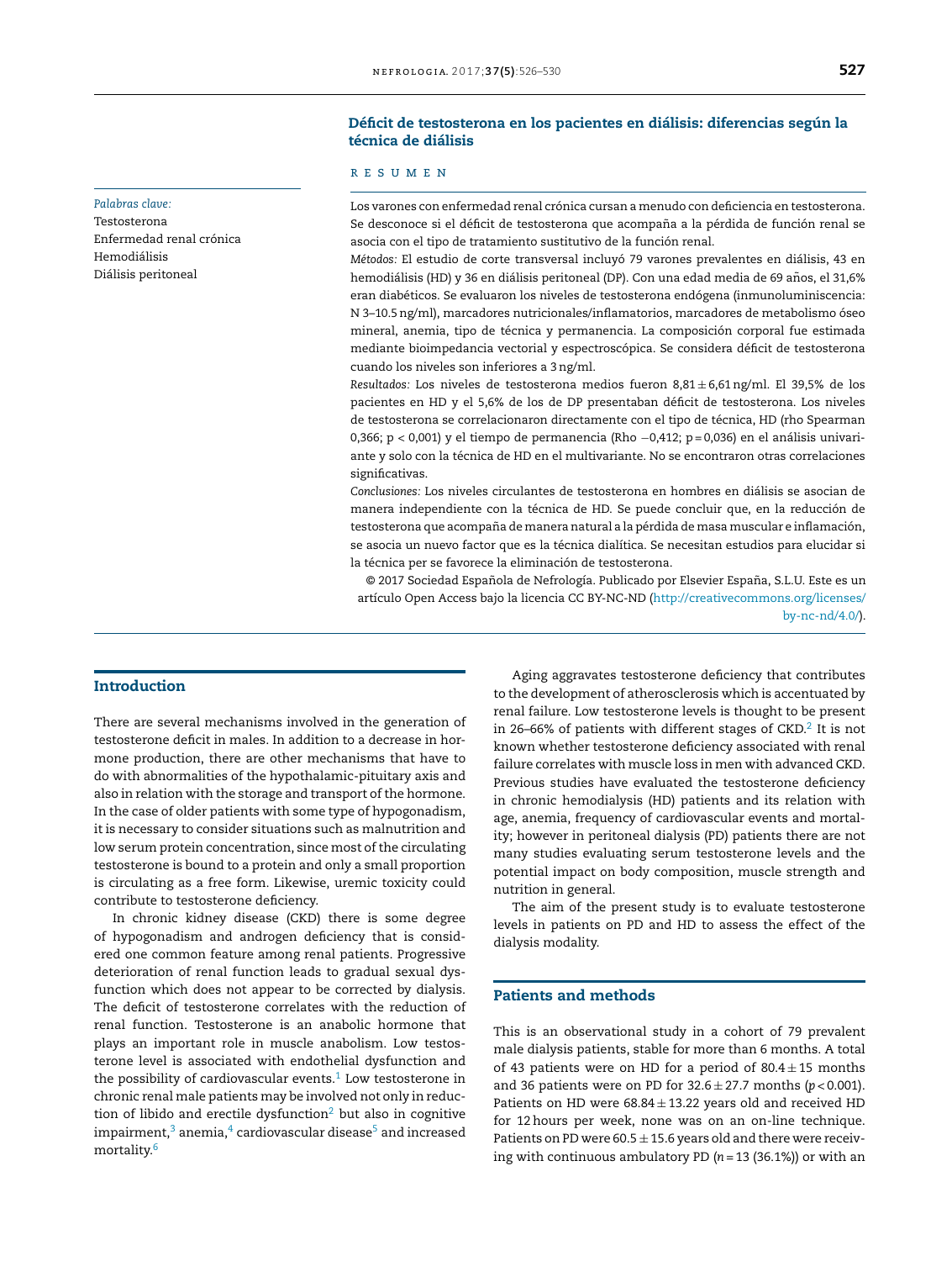<span id="page-2-0"></span>automated technique (*n* = 23 (63.9%)). Diabetic patients were 41.9% and 19.0% in HD and PD respectively (*p* = 0.03). The adequacy of dialysis in HD patients was assessed monthly in a midweek session. In PD patients adequacy of dialysis was measured by weekly Kt/v and the residual renal function was assessed by urea and creatinine clearance. Four patients were excluded because they were on hormonal therapy for due to prostate neoplasia.

Endogenous testosterone level was measured by immunoluminescence (normal values were 3–10.5 µg/ml). Testosterone deficiency was considered if serum level was <3ng/ml. Nutritional and inflammatory markers including serum albumin, prealbumin, protein catabolic rate (nPCR), and C-reactive protein (CRP) were also measured. Other parameters evaluated were serum concentration phosphorus, 25OH Vit D, intact parathyroid hormone (iPTH) and the hemoglobin level.

Body composition was assessed by vector bioimpedance analysis (BIVA) and spectroscopic bioimpedance (BIS). BIVA measurements were performed at the end of the mid-week session in HD patients, and in the early-morning in PD patients, with the abdomen filled with dialysis fluid. The BIVA was performed using an alternating sinusoidal current of 800 A at 50 kHz, with a standard total tetrapolar technique (EFG Impedance Analyzer; Akern, Florence, Italy). The test was performed under standardized conditions: a calm environment, with a temperature of 22–24 ℃, in supine position at the end of the HD session on the opposed side of the vascular access in the case of AVF, and in either side in the case of catheters.

The BIS was performed with a portable monitor for total body bioimpedance BCM (Fresenius Medical Care D, GmbH). Resistance and reactance were measured with the BCM at 50 different frequencies, covering a frequency spectrum from 5 to 1000 kHz. Intracellular and extracellular resistances were determined.

The parameters studied by bioimpedance included the nutritional status, fat-free mass, lean body mass and muscle mass.

Statistical analysis was performed using the statistical software SPSS 21 (SPSS Inc, Chicago, IL, USA) for Windows. Age is expressed as median. Epidemiological data are expressed as mean ± standard deviation. Statistical significance was considered with a *p* < 0.05. Normality of the sample was assessed by the Kolmorogov–Smirnov test. Non-parametric categorical variables were assessed using the Chi-square test. Comparisons between groups with different testosterone levels were established by Student's *t* test for continuous variables with a normal distribution and by Mann–Whitney for continuous variables without normal distribution. Given the small sample size, Spearman's correlation was used in HD and DP to establish the relationship between testosterone levels and anthropometric parameters, nutritional markers, body composition parameters, markers of mineral and bone metabolism, inflammatory markers and the period of time on each technique. Univariate and multivariate analysis was used to establish the independent association between testosterone and two dependent variables: time on dialysis and dialysis technique.

Since the values of CRP are not normally distributed, the Ln was used in the multivariate analysis. Binary logistic regression analysis was performed using testosterone deficiency as dependent variable and the variables that were significant in the univariate analysis.

### Results

Testosterone deficiency was observed in 19 out of the 79 patients evaluated (21.4%); 17 patients were on HD and 2 on PD. The patients in HD were older than PD but the difference was not significant. The description of the study population is shown in Table 1. The mean level of testosterone in PD and HD patients were  $10.84 \pm 4.67$  versus  $7.18 \pm 6.7$  ng/ml respectively ( $p < 0.001$ ). In general as the tertiles of testosterone decreased, the patients were older. Normal testosterone levels were observed in the younger patients and the lowest testosterone levels were observed among the oldest patients (data not shown). Testosterone values were lower in diabetics than in nondiabetics  $(6.58 \pm 0.55 \text{ vs. } 9.9 \pm 6.6 \text{ ng/ml}, p = 0.024)$ . Table 1 shows the values of the parameters studied in all patients (HD + PD) with testosterone levels above and below 3ng/ml. As expected, significant differences were observed in age and dialysis vintage, although without statistical differences if patients were separated according to the dialysis technique. Residual renal function did not show an effect on testosterone levels.

Hemoglobin values were similar in patients with low and normal testosterone level. Among the nutritional parameters, only prealbumin was lower in patients with testosterone deficiency, whereas values of serum albumin and nPCR were higher in patients with hormone deficiency. C-reactive

| Table 1 – Descriptive statistics of 79 patients (HD, $n = 43$<br>and DP, $n = 36$ ) separated according to the presence of<br>testosterone deficiency.                    |                                |                                                      |
|---------------------------------------------------------------------------------------------------------------------------------------------------------------------------|--------------------------------|------------------------------------------------------|
| Variable                                                                                                                                                                  | Normal $(N = 60)$<br>Mean (SD) | Testosterone<br>deficiency ( $N = 19$ )<br>Mean (SD) |
| Age (years)                                                                                                                                                               | 62.98 (15.45)                  | 71.53(10.8)                                          |
| Size (cm)                                                                                                                                                                 | 166.85 (7.75)                  | 163.63 (6.79)                                        |
| Body surface $(m^2)$                                                                                                                                                      | 1.85(0.19)                     | 1.86(0.21)                                           |
| Vintage (months)                                                                                                                                                          | 39.62 (30.2)                   | 80.60(12.82)                                         |
| Lean mass (%)                                                                                                                                                             | 57.88 (14.04)                  | 66.28(5.13)                                          |
| Muscle (%)                                                                                                                                                                | 42.30 (5.95)                   | 39.45 (5.05)                                         |
| Hemoglobin (g/dl)                                                                                                                                                         | 11.63(1.61)                    | 11.34 (1.52)                                         |
| Serum albumin (g/dl)                                                                                                                                                      | 3.84(0.41)                     | 4.04(0.49)                                           |
| Prealbumin (mg/dl)                                                                                                                                                        | 36.21 (10.3)                   | 29.64 (7.91)                                         |
| nPCR (g/kg/day)                                                                                                                                                           | 1.08(0.45)                     | 1.47(0.25)                                           |
| TSH (ng/ml)                                                                                                                                                               | 2.33(1.93)                     | 3.55(2.03)                                           |
| Ln CRP                                                                                                                                                                    | 0.09(1.72)                     | $0.10(1.12)^{1}$                                     |
| Calcium (mg/dl)                                                                                                                                                           | 8.99(0.67)                     | 8.45(0.64)                                           |
| Phosphorus (mg/dl)                                                                                                                                                        | 4.79(1.37)                     | 4.46(1.29)                                           |
| Parathormone (pg/ml)                                                                                                                                                      | 247.06 (197.62)                | 276.36 (192.47)                                      |
| Vitamin 25OHD3 (ng/ml)                                                                                                                                                    | 11.31 (6.16)                   | 12.45 (6.49)                                         |
| Cholesterol (mg/dl)                                                                                                                                                       | 151.38 (44.30)                 | 144.47 (37.34)                                       |
| Triglycerides (mg/dl)                                                                                                                                                     | 139.90 (78.63)                 | 123.72 (45.41)                                       |
| Fibrinogen (mg/dl)                                                                                                                                                        | 501.50 (138.09)                | 509.79 (114.84)                                      |
| Uric acid (mg/dl)<br>p <sub>p</sub> <sub>C</sub> <sub>p</sub> p <sub>o</sub> rmalized protein catabolic rate: C <sub>P</sub> <sub>p</sub> . C <sub>ropetive</sub> protein | 6.45(1.55)                     | 5.14(0.88)                                           |

nPCR: normalized protein catabolic rate; CRP: C reactive protein.

- <sup>∗</sup> *p* < 0.05;
- ∗∗ *p* < 0.001.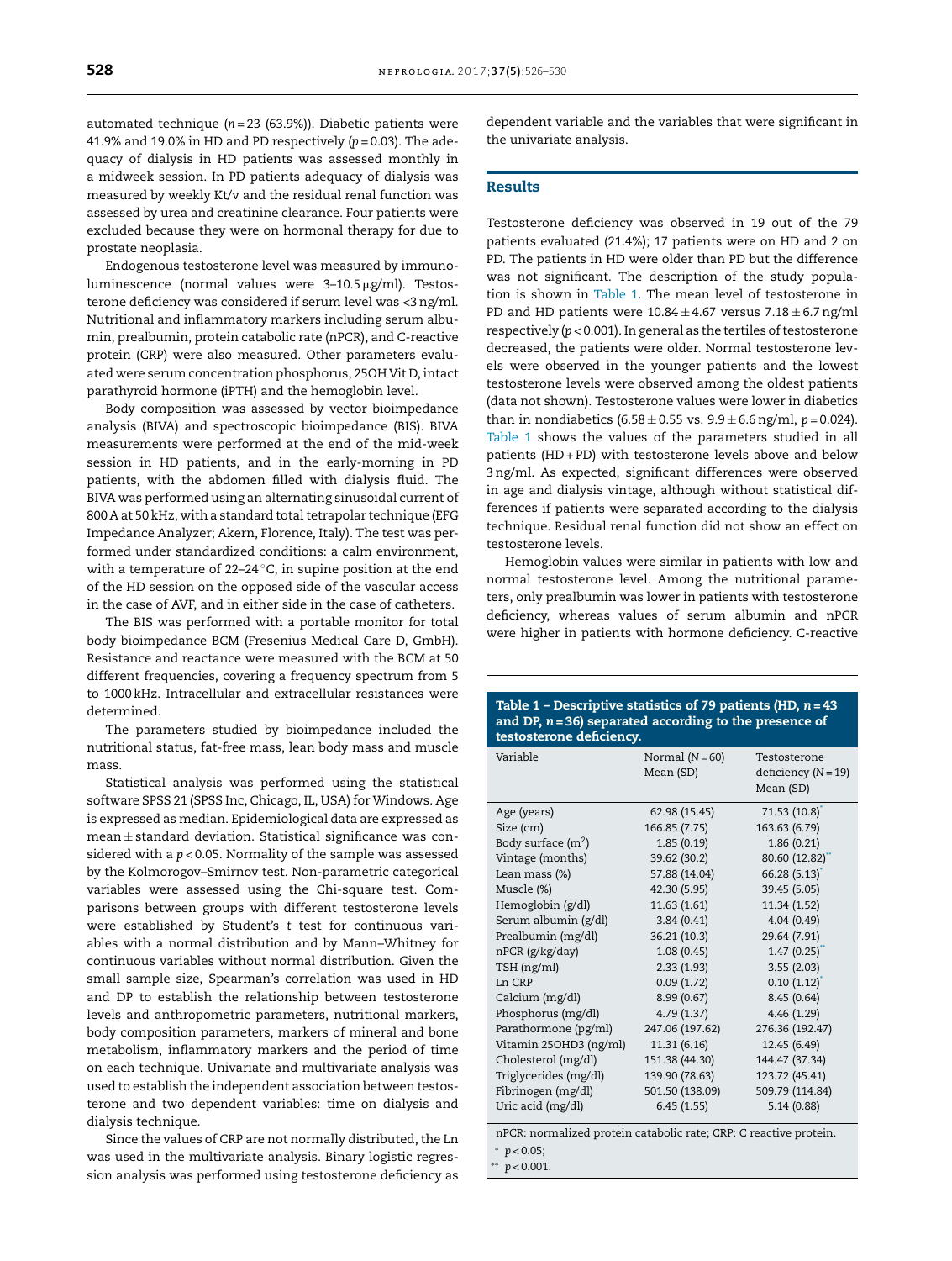protein was higher in patients with normal testosterone values; if HD and PD patients are analyzed separately this difference is maintained only in HD patients. Phosphorus and iPTH do not appear to be different in patients with testosterone deficiency, and vitamin D is low in all patients, with or without testosterone deficiency. Data obtained by bioimpedance showed differences according to the testosterone levels. With a similar body surface, patients with testosterone deficiency had significantly higher values of lean mass ([Table](#page-2-0) 1), while there were no differences in percentages of fat and muscle mass. In a separate analysis of patients on HD and PD no differences were observed in any of the parameters measured by bioimpedance. There was no significant difference in testosterone levels between the 2 techniques of DP (DPCA and DPA) (12.29  $\pm$  4.9 vs. 10.07  $\pm$  4.43 ng/ml). The chi-square test and Fisher's test compared testosterone levels (0 normal/1 deficit) with diabetic status and dialysis techniques. Only the HD technique was significantly associated to testosterone deficiency (*p* < 0.001). In the binary logistic regression testosterone deficiency was significantly associated with dialysis vintage (OR: 1.057; 95% CI: 1.004–1.13); and the HD technique (OR: 11.15; CI: 2355–52,453).

### Discussion

Testosterone deficiency has negative effect on the health of dialysis patients, and the associated sexual dysfunction has negative impact on their quality of life. $<sup>7</sup>$  $<sup>7</sup>$  $<sup>7</sup>$  Our study in male</sup> patients in HD and PD reveals that a significant percentage of patients present this hormonal deficit. This was previously observed in HD patients $8$  and in another work that included patients in the both HD and PD, but levels of testosterone were not compared between these two techniques.<sup>9</sup> [A](#page-4-0)n important finding of our study is that patients with PD have higher testosterone levels than HD, with a very small percentage of PD patients showing values below normal. Therefore, to date, the present study is the only one that shows the influence of a renal replacement technique in the development of hypogonadism. We observed that classic factors associated to testosterone deficit in the general population, such as  $age<sup>3</sup>$  $age<sup>3</sup>$  $age<sup>3</sup>$ and diabetes mellitus, $5$  have the same significance in dialysis patients. However by multivariate analysis differences in testosterone levels between the two techniques are not justified by differences in age or percent of diabetic patients. Our data indicate that patients with a longer period of time on dialysis have lower testosterone levels but, again, the differences in testosterone between the two dialysis techniques cannot be justified by the time on renal replacement therapy. A question to be addressed is whether the dialysis technique may condition testosterone removal through the dialysate or the effluent as an important reason for the observed differences between HD and DP; however, there is not research done evaluating the loss of testosterone by the two techniques. One study performed in only HD patients<sup>[10](#page-4-0)</sup> evaluates the amount of the hormone removed in a 4-h HD session, but it is unknown how it compares with testosterone clearance by PD. Our results may be justified if the removal of testosterone is less in PD than HD. Another possible explanation may be that more peritoneal protein losses during PD could produce a greater elimination

of the protein-bound testosterone, which would increase the ratio free testosterone to protein-bound of testosterone resulting in more free testosterone.

The reported relationship of testosterone deficiency and the development of anemia and the lower response to erythropoietic factors in patients on  $HD^{2,4,6}$  $HD^{2,4,6}$  $HD^{2,4,6}$  is not confirmed in our patients since hemoglobin levels are similar in patients with and without testosterone deficiency.

The results obtained on the body composition with the use of bioimpedance show a relationship between testosterone deficiency and a higher percentage of lean body mass; interestingly, this is accompanied by greater protein intake and a tendency to have higher levels of albumin. Certainly, it would not be appropriate to say that these finding are related with an effect of low testosterone on appetite. In this regard, a recent study $^{11}$  $^{11}$  $^{11}$  shows that androgen deficiency decreases of lean body mass, muscle size and strength and increases in fat mass. Patients receiving daily supplement of testosterone there was a reduction in body fact. In our study, with only 2 patients with testosterone deficiency in PD, it is very difficult to assess statistical differences between HD and DP. According to our results, neither vitamin D nor PTHi appear to be associated to testosterone levels. Significantly higher C-reactive protein level in patients with normal testosterone levels seem to correlate with a higher degree of inflammation in HD patients. Inflammation is common in patients with CKD and, especially in those undergoing replacement therapy; the uremic phenotype is associated with a state of immunosuppression that affects both innate and adaptive immunity. The end result is that patients on dialysis have inflammation with increased susceptibility to infections. In our series we have not been able to rule out the causes of inflammation and it does not appear that testosterone deficiency per se is a cause or a consequence of inflammation.[12](#page-4-0)

Given the negative effect of testosterone deficiency in CKD patients which may even influence mortality $13$  treatment with hormonal supplements may be considered. $3$  There is clinical experience with testosterone supplements in patients with heart failure<sup>[14](#page-4-0)</sup> and in HD patients.<sup>[10](#page-4-0)</sup> Treatment with testosterone is not without risk, especially in the elderly, which is the case in among dialysis patients. Liver toxicity, risk of prostate cancer, and volume retention are some of the side effects of testosterone administration.<sup>[15](#page-4-0)</sup> The use of testosterone supplementation is considered safe in general, but in CKD patients it needs further evidence.

The measurement of the amount of hormone eliminated with PD, not performed in our study, may have been useful to determine whether PD helps to maintain higher testosterone levels, that has important clinical implications.

Our study has two important limitations; therefore the results must be interpreted with caution. One limitation is to the size of the sample, which is insufficient and decisively claim that the HD technique and the period of time on dialysis are responsible for the testosterone deficiency. Another limitation is the technical impossibility to determine testosterone levels in both the dialysate fluid and in peritoneal effluent.

In conclusion, dialysis patients have a testosterone deficit that could have adverse effects. Most PD patients present normal levels of the hormone as compared to the lower values in patients on HD. Patients on HD and those with longer time